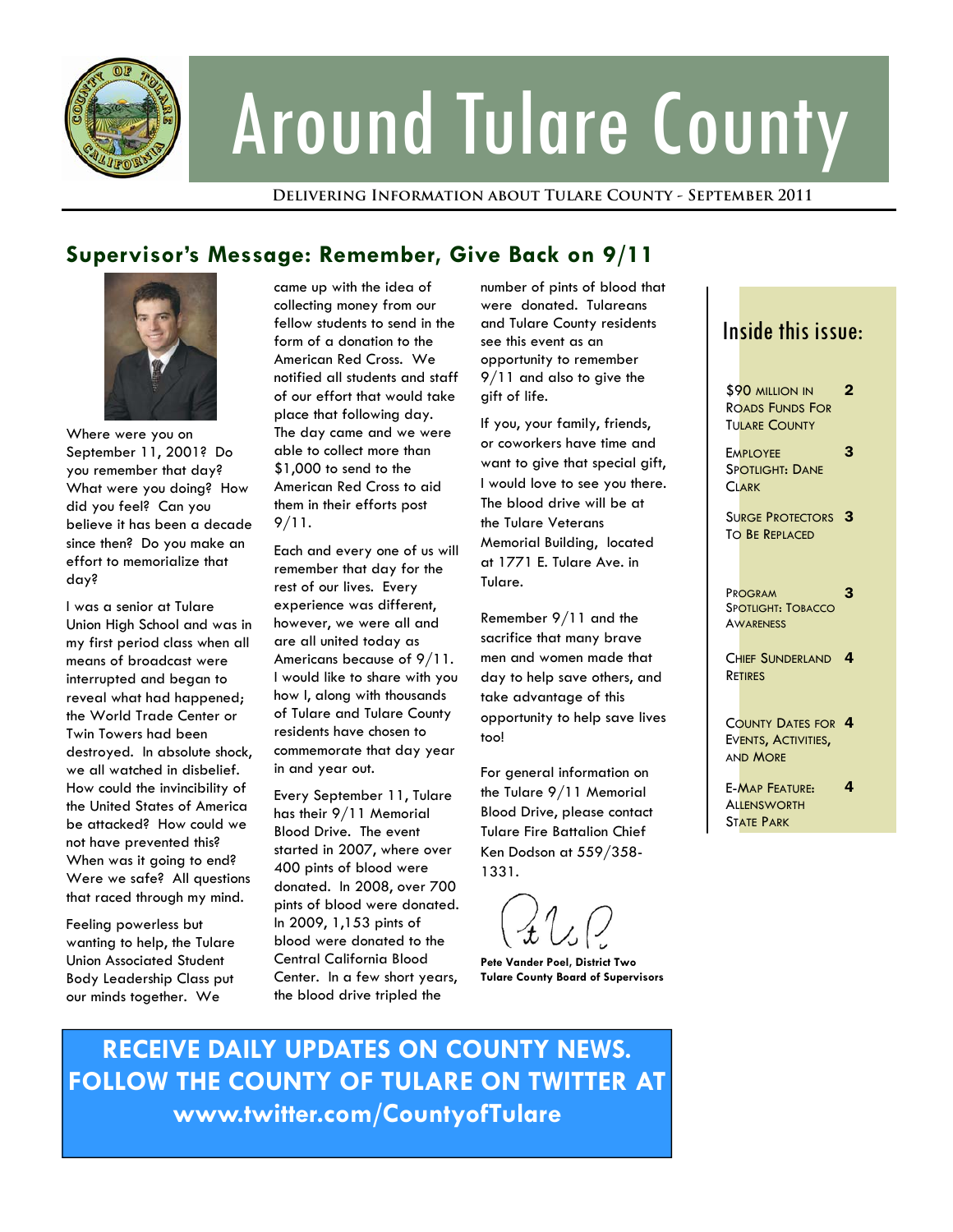# Around Tulare County: www.aroundtularecounty.com

## **Tulare County Receives \$90 million for Roads**



#### **Did You Know?**

Tulare County Association of Governments (TCAG), is an independent agency comprising the Tulare County Board of Supervisors and one council member from Dinuba, Exeter, Farmersville, Lindsay, Porterville, Tulare, Visalia, and Woodlake. TCAG serves as the primary agency for executing the provisions of Measure R.

Tulare County obtained more than \$90 million in road project funding from the state, officials with the Tulare County Association of Governments (TCAG) announced.

The California Transportation Commission (CTC) approved \$46.6 million for the widening of Highway 99, between Goshen and Caldwell Avenue, \$14.5 million for improvements to the Plaza Drive/Highway 198 Interchange and \$16 million for Road 80 (phase 3) widening. Several other Tulare County projects also received approval for more than \$15 million in funding.

"I would like to give credit to the taxpayers in Tulare County for voting to pass Measure R in 2006," said Pete Vander Poel, Chairman on TCAG. "Without Measure R, the hard work of both Tulare County and TCAG staff, funding for this award would not have been possible."

#### **Highway 99 Project**

Due to a significant amount of cost savings from state bond funded SR-99 construction projects, the CTC programmed \$46.6 million of SR-99 Bond funding for the widening of SR-99 from four to six lanes from Goshen, through the SR-198 interchange to north of Caldwell Avenue. TCAG Executive Director Ted Smalley said the project would not have been possible without the partnership of Caltrans District 6 and TCAG. Construction is expected to begin by late summer next year. The project will be ready to advertise for construction by late summer

2012.

#### **Plaza Drive/Highway 198 Project**

 The CTC allocated \$14.5 million of State Transportation Improvement Program (STIP) funding for the Plaza Drive Interchange and widening project in the City of Visalia. This project includes improving the Plaza Drive Interchange with SR-198, adding auxiliary lanes to SR-198 between the Plaza Drive and SR-99 Interchanges and widening Plaza Drive from two to four lanes between Airport Drive and Goshen Avenue.

"Visalia has always been prudent with the use of funding from the State," said Visalia Mayor Bob Link. "Because of this careful, proactive use, securing funding for the Plaza Drive improvements is a significant job-creating achievement because this is a major access point to the Industrial Park."

#### **Road 80 Project**

The CTC allocated \$16 million of STIP funding for the Road 80, phase 3, widening project between the cities of Dinuba and Visalia. The project will widen Road 80 from two to four lanes between Avenue 342 and Avenue 384. This is the final phase of Road 80 widening between the two cities. Along with the Plaza Drive/ Highway 198 project, this project will complete much needed safety and traffic flow improvements to the entire Road 80/Plaza Drive corridor from Highways 99 and 198 in Visalia to El Monte Avenue in Dinuba.

"Any time we can improve our roads systems between cities

throughout Tulare County we all benefit," said Mike Ennis, Chairman of the Tulare County Board of Supervisors.

#### **Avenue 416 Project**

The CTC programmed \$5 million of State-Local Partnership Program (SLPP) funding for the Avenue 416 widening project in the City of Dinuba. The SLPP funding is leveraged with Measure R and City of Dinuba funding to widen Avenue 416 from two to four lanes between Road 56 and Road 80. The project is expected to begin construction next summer. In recognition of counties and cities that have passed local and regional transportation sales taxes, the State included SLPP funding as a part of the Proposition 1b transportation bond. Tulare County would not have been eligible to receive SLPP funding without the passage of the Measure R transportation sales tax.

#### **More Transportation Project Funding**

The CTC also allocated \$10.5 million of State Highway Operation and Protection Program (SHOPP) funding for pavement rehabilitation on SR-99 from Avenue 152 to Elk Bayou Bridge south of the City of Tulare. This project includes 10.4 lane miles of new pavement.

The CTC also released the draft program of projects for the Federal Transit Administration (FTA) Section 5310 Elderly and Disabled Transit Program. Included in the program is \$384,000 for four buses and other equipment for the Porterville Sheltered Workshop.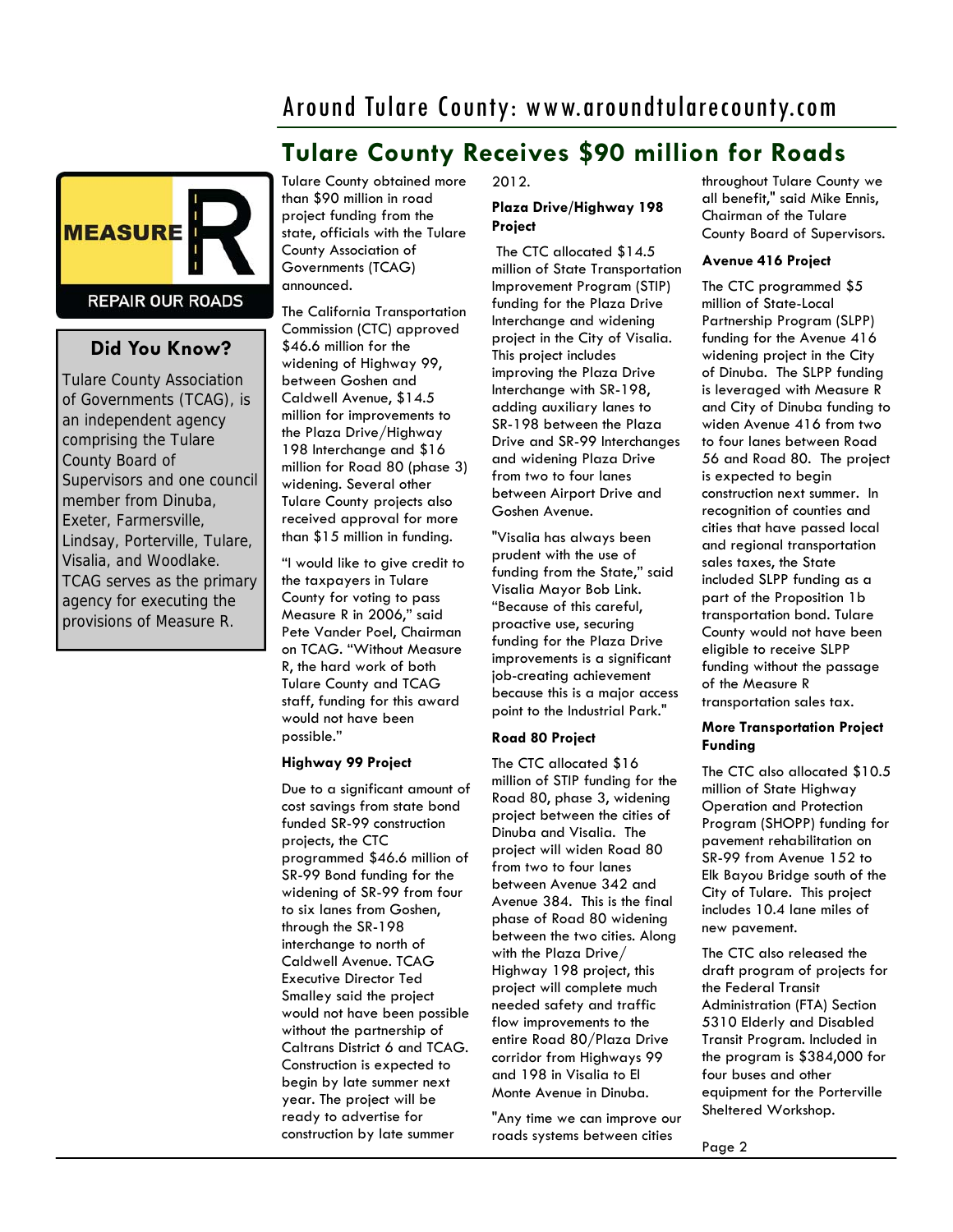# **Employee Spotlight: Dane Clark**



**Name:** Dane Clark **Title:** Probation Officer II **Years of Service:** 25 years

**Duties:** Currently supervising a caseload of adult probationers.

**Family?** 4 daughters, 4 grandchildren

**Hobbies?** Coaching, fishing, family, travel

**Clubs/Organizations?**  California Basketball Officials Association, California Football Officials Association

**What is your most rewarding experience as a County employee?** Having kids I have worked with in the past come back as adults and tell me I had a positive effect on their lives.

**Please tell us something other employees might not know about you?** I enjoy donating my time to youth activities. I have been involved in a variety of youth activities in the Visalia area

for the past 20 years. This would include coaching youth football, NJB basketball, baseball, and softball teams. I have been a youth activities board member in the past and was President of the Central Valley CIF high school basketball official's organization from 2005 to 2007. I continue to actively participate in youth activities and currently I am coaching a 7th and 8th grade youth football team.

**Where is your favorite place to visit in Tulare County?**  Visalia Rawhide games



**There are many County employees who are doing outstanding things for their community outside of their job.** 

**Do you know a County employee who should be in the spotlight? Let us know at:** 

**newsletter@co.tulare.ca.us**

# **4,300 Surge Protectors to be Replaced**

In late September or early October 4,300 surge projectors will be replaced countywide.

There will be eight crews working to replace the protectors.

The goal is to have the work

done within two weeks.

Once the schedule is determined, an email will be sent to all County employees.

There will be some minor inconveniences as the crews are coming through and

replacing the surge protectors.

The replacement surge protectors are more energy efficient.



# **Program Spotlight: Zounty** Tobacco Awareness & Education Project

The Tulare County HHSA Tobacco Awareness & Education Project is designed to reduce the number of persons beginning to use tobacco, decrease the use of tobacco products throughout the county, and raise awareness of health problems associated with tobacco use.

The goals of the Project are: - To protect Tulare County residents from the effects of secondhand tobacco smoke. - To reduce minors' commercial and social access to tobacco products. - To counter pro-tobacco influences in the community. - To promote tobacco cessation services in the County.

The Project provides:

- Tobacco use prevention,
- Cessation resources,
- Policy education,
- Technical assistance,
- Collaboration with other
- groups and agencies, - Public awareness
- opportunities via special events of the media.

Tobacco Awareness & Education Community Coalition is a group of individuals dedicated to protect and preserve Tulare County citizens from the harmful effects of tobacco and tobacco smoke. **Click here** for more information about our mission and how to join the coalition.

*For more information contact us at (559) 623-0158.*

#### **Want your program to be in the spotlight? Please send suggestions to:**

**newsletter@co.tulare.ca.us**